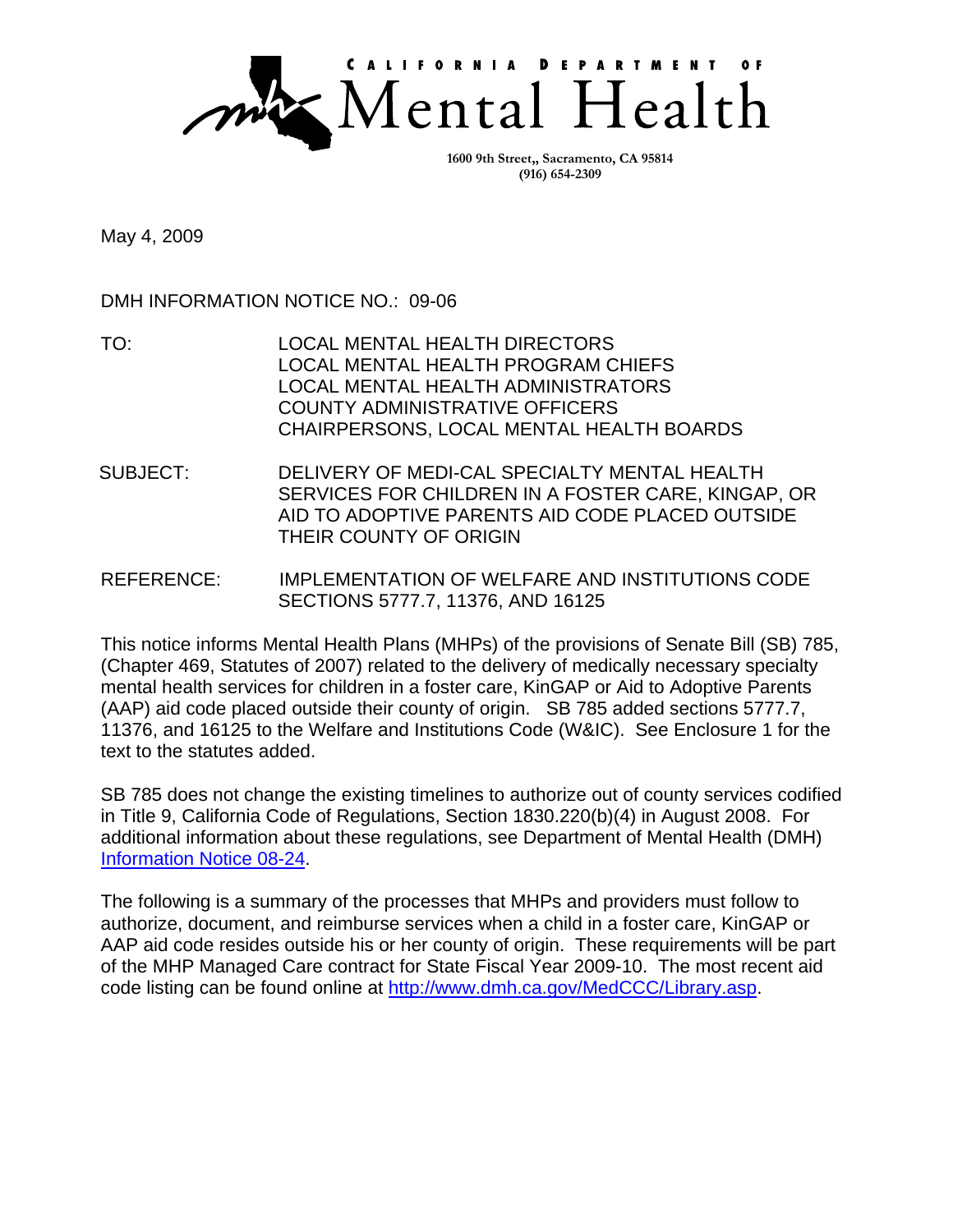## **Medi-Cal Eligible Children in a Foster Care Aid Code**

- The MHP in the child's county of origin is responsible for providing or arranging for medically necessary specialty mental health services for children in a foster care aid code residing outside their county of origin.
- A public or private provider may submit a service authorization request to the MHP in the child's county of origin.
- The MHP in the child's county of origin must make an authorization decision (approve or deny services) within 3 working days following the date of receipt of the request for services from the public or private provider.
- The MHP in the child's county of origin must notify the MHP in the child's county of residence and the requesting provider of the decision to approve or deny services within 3 working days following the date of receipt of the request for services.
- If the MHP in the child's county of origin needs additional information not submitted with the initial request, the authorization decision must be made within 3 working days from the date the additional information is received, or 14 calendar days from the receipt of the original authorization request, whichever is less.
- The MHP in the child's county of origin must make payment arrangements with the host county MHP or with the requesting provider within 30 days of the date that the MHP in the child's county of origin authorized services (W&IC 5777.7(a)(5)).
- If the MHP in the child's county of origin requires the use of a contract as a payment mechanism, the MHP must use the standard contract (e.g., Organizational Provider Agreement) developed by DMH. W&IC 5777.7(a)(5) requires that the standard contract be completed within 30 days of authorizing services for the child. See Enclosure 2 for the text of the standard Organizational Provider Agreement.
- Effective with the implementation of the Short-Doyle II claiming system, the MHP submitting the claim for services will receive the State and Federal funds.
- Effective July 1, 2009, MHPs in a child's county of origin must accept the following standard documents:
	- 1. Client Assessment
	- 2. Client Plan
	- 3. Service Authorization Request
	- 4. Client Assessment Update
	- 5. Progress Notes Day Treatment Intensive Services
	- 6. Progress Notes Day Rehabilitation Services

See Enclosure 3 for draft copies of the standard documents listed above. The data elements contained on these documents will not change. DMH is in the process of issuing these documents as official DMH forms. The forms will be available in electronic format for MHP and provider use.

W&IC Section 5777.7(a)(3)(B) allows MHPs to be exempted from using the standard documents if the MHP is subject to an externally placed requirement (such as a federal integrity agreement) that prevents the use of the standardized forms. If your MHP is subject to an externally placed requirement, you should evaluate the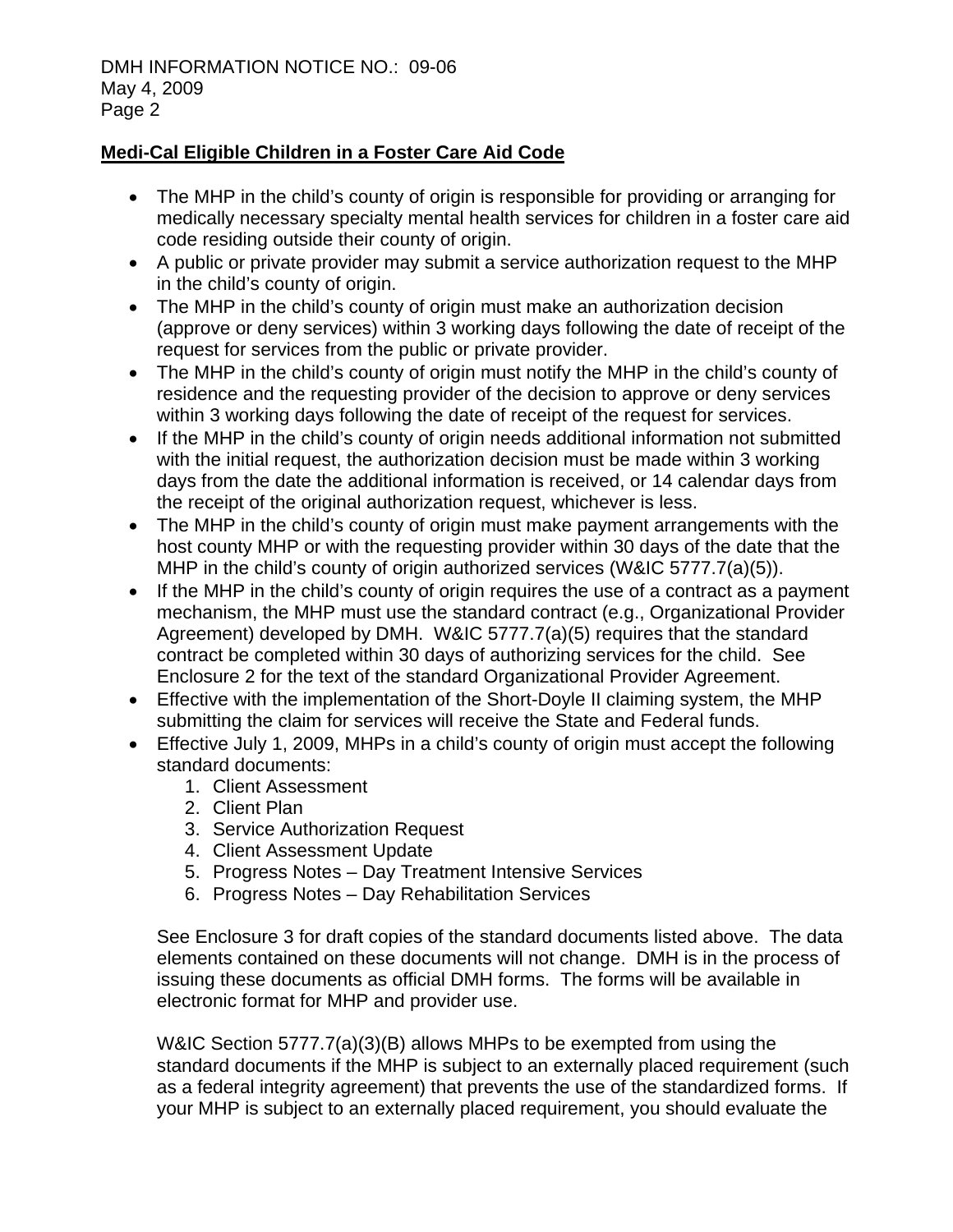need for an exemption from the use of the standard documents. If an exemption is needed, the MHP should submit a letter explaining the reason an exemption is needed to your County Technical Assistance representative.

• For foster children placed outside their county of origin, W&IC Section 5777.7 (b)(3)(B) requires that the county of residence MHP provide the child welfare agency in the child's county of origin with information regarding the services being provided if the information is available and requested. The county of residence MHP must meet the privacy standards contained in the Health Insurance Portability and Accountability Act (HIPAA) and Medi-Cal confidentiality requirements in the communications with the child welfare agency in the child's county of origin.

## **Medi-Cal Eligible Children in an Aid to Adoptive Parents Aid Code**

- The MHP in the child's adoptive parents' county of residence must provide medically necessary specialty mental health services to a child in an AAP aid code residing outside his or her county of origin in the same way that it would provide services to any other child for whom the MHP is listed as the county of responsibility on the Medi-Cal Eligibility Data System (MEDS). When an MHP receives a request for specialty mental health services for a child in an AAP aid code, the MHP must determine if the child's adoptive parents reside in the county that the MHP serves. If the child's adoptive parents are residents of the county that the MHP serves, the MHP must provide services to that child as it would provide services for any other Medi-Cal eligible child.
- The MHP in the child's adoptive parents' county of residence shall submit an authorization request (whether for an initial assessment, initial treatment or ongoing services), prepared by the provider, to the MHP in the child's county of origin. The MHP in the child's adoptive parents' county of residence must complete the authorization process (including authorization by the MHP in the county of origin) within the MHP's established authorization timelines for in county beneficiaries.
- The MHP in the child's county of origin must make an authorization decision (approve or deny services) within 3 working days following the date of receipt of the request for services.
- The MHP in the child's county of origin must notify the MHP in the child's adoptive parents' county of residence and the requesting provider of the decision to approve or deny services within 3 working days following the date of receipt of the request for services.
- If the MHP in the child's county of origin needs additional information not submitted with the initial request, the authorization decision must be made within 3 working days from the date the additional information is received, or 14 calendar days from the receipt of the original authorization request, whichever is less.
- The MHP in the child's county of origin does not need to make payment arrangements with the MHP in the child's adoptive parents' county of residence because funds for claims submitted for children in an AAP aid code will be sent to the MHP submitting the claim. See **DMH Information Notice 06-18** for additional information.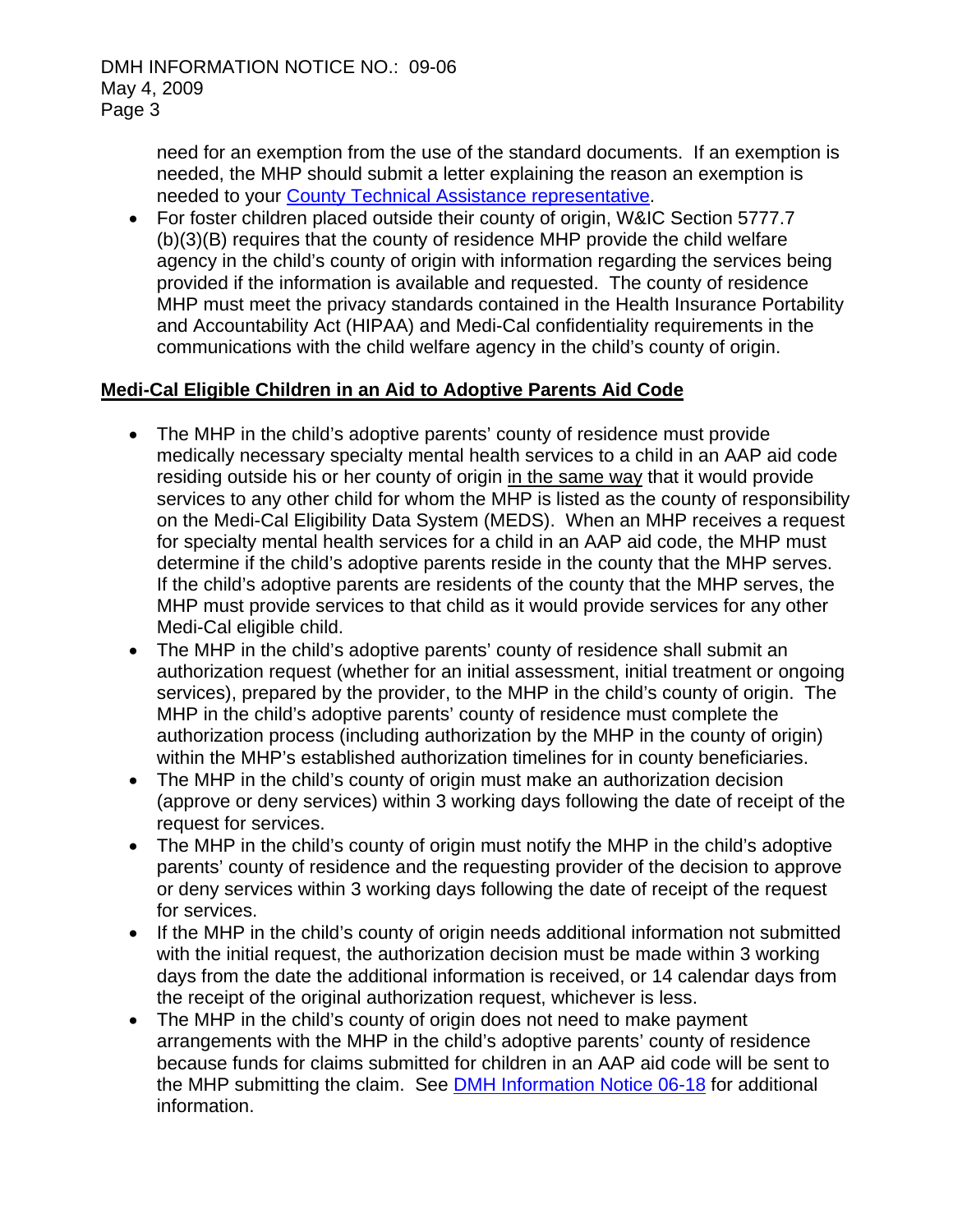- The MHP in the child's county of origin may make payment arrangements with the requesting provider within 30 days of the date that the MHP authorized services.
- To avoid situations where a child in an AAP aid code living outside his or her county of origin is denied services solely on the basis that the child has out of county Medi-Cal, MHPs shall ensure their providers are aware that a child in an AAP aid code living outside his or her county of origin shall be served in the same way as a child living in his or her county of origin.

## **Medi-Cal Eligible Children in a KinGAP Aid Code**

- The MHP in the child's legal guardians' county of residence must provide medically necessary specialty mental health services to a child in a KinGAP aid code residing outside his or her county of origin in the same way that it would provide services to any other child for whom the MHP is listed as the county of responsibility on MEDS. When an MHP receives a request for specialty mental health services for a child in a KinGAP aid code, the MHP must determine if the child's legal guardians reside in the county that the MHP serves. If the child's legal guardians are residents of the county that the MHP serves, the MHP must provide services to that child as it would provide services for any other Medi-Cal eligible child.
- The MHP in the child's legal guardians' county of residence shall submit an authorization request (whether for an initial assessment, initial or ongoing treatment), prepared by the provider, to the MHP in the child's county of origin. The MHP in the child's legal guardians' county of residence must complete the authorization process (including authorization by the MHP in the county of origin) within the MHP's established authorization timelines for in county beneficiaries.
- The MHP in the child's county of origin must make an authorization decision (approve or deny services) within 3 working days following the date of receipt of the request for services.
- The MHP in the child's county of origin must notify the MHP in the child's legal guardians' county of residence and the requesting provider of the decision to approve or deny services within 3 working days following the date of receipt of the request for services.
- If the MHP in the child's county of origin needs additional information not submitted with the initial request, the authorization decision must be made within 3 working days from the date the additional information is received, or 14 calendar days from the receipt of the original authorization request, whichever is less.
- The MHP in the child's county of origin must make payment arrangements with the MHP in the child's legal guardians' county of residence or with the requesting provider within 30 days of the date that the MHP authorized services.
- Effective with the implementation of the Short-Doyle II claiming system, the MHP submitting the claim for services will receive the State and Federal funds.
- To avoid situations where a child in a KinGAP aid code living outside his or her county of origin is denied services solely on the basis that the child has out of county Medi-Cal, MHPs shall ensure their providers are aware that a child in a